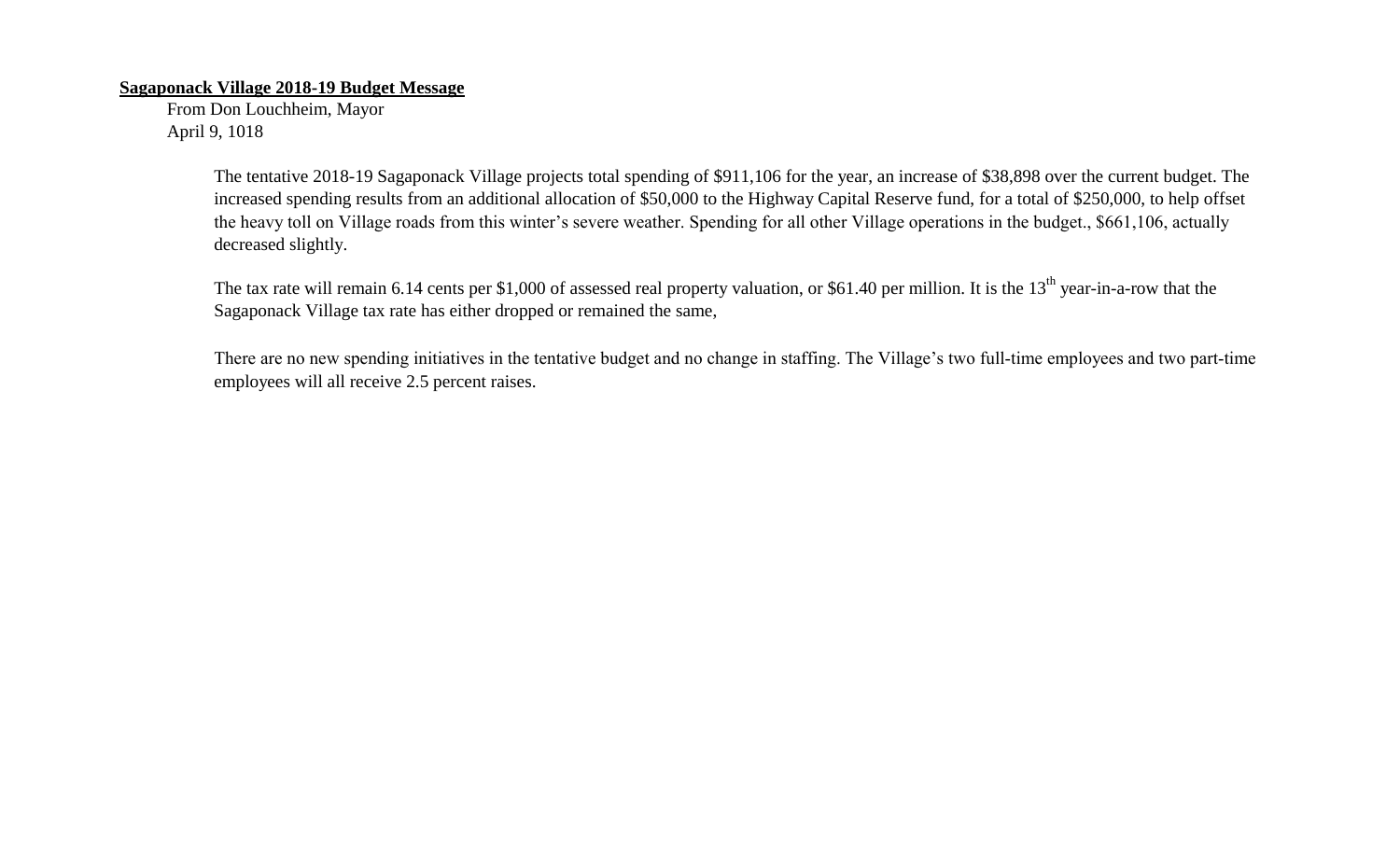# BUDGET SUMMARY

FISCAL YEAR JUNE 1, 2018 - MAY 31, 2019

General Fund

| Appropriations:                               | 2018-19                              | 2017-18                             |
|-----------------------------------------------|--------------------------------------|-------------------------------------|
|                                               |                                      |                                     |
| Estimated Revenues Other than<br>Tax Levy     | 588,193                              | 565,905                             |
| Appropriated Fund Balance                     | $\mathbf 0$                          | $\mathbf 0$                         |
| Real Property Tax                             | 322,913                              | 306,303                             |
| <b>TOTAL REVENUE</b><br><b>TOTAL EXPENSE</b>  | 911,106<br>911,106                   | 872,208<br>872,208                  |
| <b>Taxable Value DRAFT</b><br>Assessment Roll | 5,259,166,850                        | 4,994,797,768                       |
| <b>Tax Rate</b>                               | .0614/ \$1000. of assessed valuation | .0614/\$1000. of assessed valuation |

FIXED RATE - SAME AS 2017-18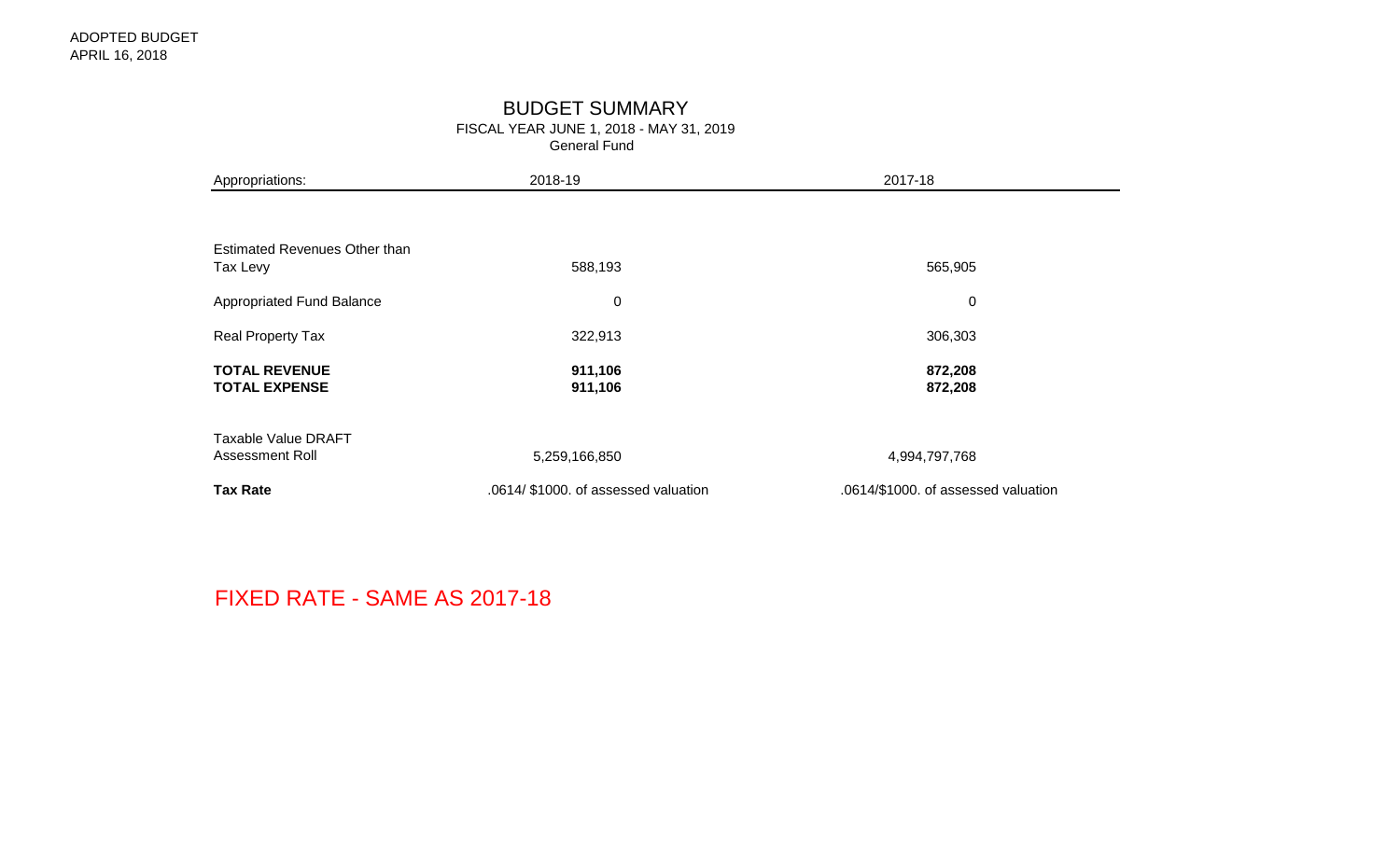#### Village of Sagaponack 2018-19 Revenue Status General Fund - A

| m<br>$\overline{\phantom{a}}$<br>А |  |
|------------------------------------|--|
|------------------------------------|--|

| <b>ACCOUNT NAME</b>                    | <b>ACCOUNT</b><br><b>CODE</b> | <b>BUDGET</b><br>2014-15 | <b>ACTUAL</b><br>2014-15 | <b>BUDGET</b><br>2015-16 | <b>ACTUAL</b><br>2015-16 | <b>BUDGET</b><br>2016-17 | <b>ACTUAL</b><br>2016-17 | <b>BUDGET</b><br>2017-18 | 2017-18<br><b>Actual to</b><br><b>Date</b><br>3/1/2018 | <b>PROJECTED</b><br><b>FOR 2017-18</b> | <b>BUDGET</b><br>2018-19 | <b>INCREASE/</b><br><b>DECREASE</b><br>17-18 Budget<br><b>VS</b><br>18-19 Budget |
|----------------------------------------|-------------------------------|--------------------------|--------------------------|--------------------------|--------------------------|--------------------------|--------------------------|--------------------------|--------------------------------------------------------|----------------------------------------|--------------------------|----------------------------------------------------------------------------------|
| <b>Real Property Taxes</b>             |                               |                          |                          |                          |                          |                          |                          |                          |                                                        |                                        |                          |                                                                                  |
| <b>Real Property Tax</b>               | A1001                         | 281,117                  | 281,117                  | 290,634                  | 290,605                  | 295,697                  | 295,535                  | 306,303                  | 306,092                                                | 306,092                                | 322,913                  | 16,610                                                                           |
| <b>Interest &amp; Penalties</b>        | A1090                         | $\mathbf 0$              | 1,786                    | 0                        | 1,337                    | $\mathbf{0}$             | 1,314                    | $\Omega$                 | 2,672                                                  | 2,672                                  | $\overline{0}$           | $\mathbf 0$                                                                      |
| <b>Total Real Property Tax</b>         | $\overline{**}$               | 281,117                  | 282,903                  | 290,634                  | 291,942                  | 295,697                  | 296,849                  | 306,303                  | 308,764                                                | 308,764                                | 322,913                  | 16,610                                                                           |
| <b>Non-Property Tax</b>                |                               |                          |                          |                          |                          |                          |                          |                          |                                                        |                                        |                          |                                                                                  |
| Payment in Lieu of Taxes               | A1005                         | 179                      | 0                        | 173                      | 0                        | 407                      | 184                      | 159                      | 175                                                    | 175                                    | 175                      | 16                                                                               |
| <b>Utilities Gross Receipts</b>        | A1130.00                      | $\Omega$                 | 17,967                   | 4,000                    | 12,056                   | 4,000                    | 3,699                    | 3,000                    | 2,133                                                  | 3,713                                  | 3,000                    | 0                                                                                |
| <b>Franchise Fees</b>                  | A1170                         | 35,000                   | 40,738                   | 35,000                   | 43,949                   | 35,000                   | 49,920                   | 46,000                   | 25,772                                                 | 45,772                                 | 46,000                   | $\mathbf 0$                                                                      |
| <b>Total Non-Property Tax</b>          |                               | 35,179                   | 58,705                   | 39,173                   | 56,005                   | 39,407                   | 53,802                   | 49,159                   | 28,080                                                 | 49,660                                 | 49,175                   | $\overline{16}$                                                                  |
| <b>Departmental Income</b>             |                               |                          |                          |                          |                          |                          |                          |                          |                                                        |                                        |                          |                                                                                  |
| <b>Clerks Office</b>                   |                               |                          |                          |                          |                          |                          |                          |                          |                                                        |                                        |                          |                                                                                  |
| Charges for Tax advertising            | A1235                         | 0                        | $\mathbf 0$              | $\overline{0}$           | 0                        | $\mathbf 0$              | $\mathbf 0$              | - റ                      | $\mathbf{0}$                                           |                                        | $\overline{0}$           |                                                                                  |
| <b>Clerks Fees</b>                     | A1255                         | 1,000                    | 793                      | 1,000                    | 424                      | 500                      | 1,032                    | 500                      | 688                                                    | 750                                    | 500                      |                                                                                  |
| <b>Vital Statistics Fees</b>           | A1603                         | 100                      | 250                      | 100                      | 630                      | $\Omega$                 | 20                       | $\Omega$                 | $\Omega$                                               |                                        | $\Omega$                 | 0                                                                                |
| <b>Other Permits</b>                   | A2590                         | 7,000                    | 18,026                   | 7,500                    | 18,425                   | 7,500                    | 22,025                   | 16,000                   | 17,525                                                 | 18,025                                 | 16,000                   | 0                                                                                |
| <b>Total Clerks Office Income</b>      |                               | 8,100                    | 19,069                   | 8,600                    | 19,479                   | 8,000                    | 23,077                   | 16,500                   | 18,213                                                 | 18,775                                 | 16,500                   | $\Omega$                                                                         |
| <b>Land Management Dept</b>            |                               |                          |                          |                          |                          |                          |                          |                          |                                                        |                                        |                          |                                                                                  |
| <b>Zoning Fees</b>                     | A2110                         | 8,000                    | 9,600                    | 8,000                    | 9,600                    | 8,000                    | 8,600                    | 7,000                    | 2,440                                                  | 2,440                                  | 3,000                    | $-4,000$                                                                         |
| <b>Planning Fees</b>                   | A2115                         | 20,000                   | 24,331                   | 9,000                    | 18,000                   | 9,000                    | 26,100                   | 9,000                    | 17,000                                                 | 17,000                                 | 9,000                    | $\overline{0}$                                                                   |
| <b>Building Permits</b>                | A2555                         | 245,570                  | 382,087                  | 242,814                  | 585,449                  | 245,780                  | 378,658                  | 204,000                  | 369,915                                                | 439,915                                | 200,000                  | $-4,000$                                                                         |
| <b>Total Land Mgnt Income</b>          |                               | 273,570                  | 416,019                  | 259,814                  | 613,049                  | 262,780                  | 413,358                  | 220,000                  | 389,355                                                | 459,355                                | 212,000                  | $-8,000$                                                                         |
| <b>Total Departmental Income</b>       |                               | 281,670                  | 435,087                  | 268,414                  | 632,527                  | 270,780                  | 436,435                  | 236,500                  | 407,568                                                | 478,130                                | 228,500                  | $-8,000$                                                                         |
| <b>Use of Money and Property</b>       |                               |                          |                          |                          |                          |                          |                          |                          |                                                        |                                        |                          |                                                                                  |
| <b>Interest Earnings</b>               | A2401.00                      | 3,000                    | 3,316                    | 3,000                    | 2,861                    | 2,000                    | 4,286                    | 3,000                    | 6,050                                                  | 8,500                                  | 6,000                    | 3,000                                                                            |
| <b>Total Use of Money and Property</b> | $*$                           | 3,000                    | 3,316                    | 3,000                    | 2,861                    | 2,000                    | 4,286                    | 3,000                    | 6,050                                                  | 8,500                                  | 6,000                    | 3,000                                                                            |
| <b>Licenses and Permits</b>            |                               |                          |                          |                          |                          |                          |                          |                          |                                                        |                                        |                          |                                                                                  |
| <b>Licenses &amp; Permits</b>          | A2501.00                      | 0                        | $\mathbf 0$              | $\mathbf 0$              | 0                        | $\mathbf 0$              | $\mathbf 0$              | $\Omega$                 | $\mathbf 0$                                            |                                        | $\overline{0}$           | $\mathbf 0$                                                                      |
| <b>Total Licenses and Permits</b>      | $+$                           | $\overline{\mathbf{0}}$  | $\mathbf{0}$             | $\mathbf 0$              | $\mathbf 0$              | $\mathbf 0$              | $\mathbf 0$              | $\mathbf{0}$             | $\mathbf{0}$                                           | $\Omega$                               | $\mathbf{0}$             | $\mathbf 0$                                                                      |
| <b>Miscellaneous Income</b>            |                               |                          |                          |                          |                          |                          |                          |                          |                                                        |                                        |                          |                                                                                  |
| Refund from prior year                 | A2701                         | 0                        | 249                      | 0                        | 180                      | $\Omega$                 | 27                       |                          | 0                                                      |                                        |                          |                                                                                  |
| <b>Other Unclassified</b>              | A2770                         | $\Omega$                 | $\Omega$                 | $\mathbf 0$              | 10                       | $\Omega$                 | $\mathbf 0$              | $\Omega$                 | $\Omega$                                               |                                        | $\Omega$                 | 0                                                                                |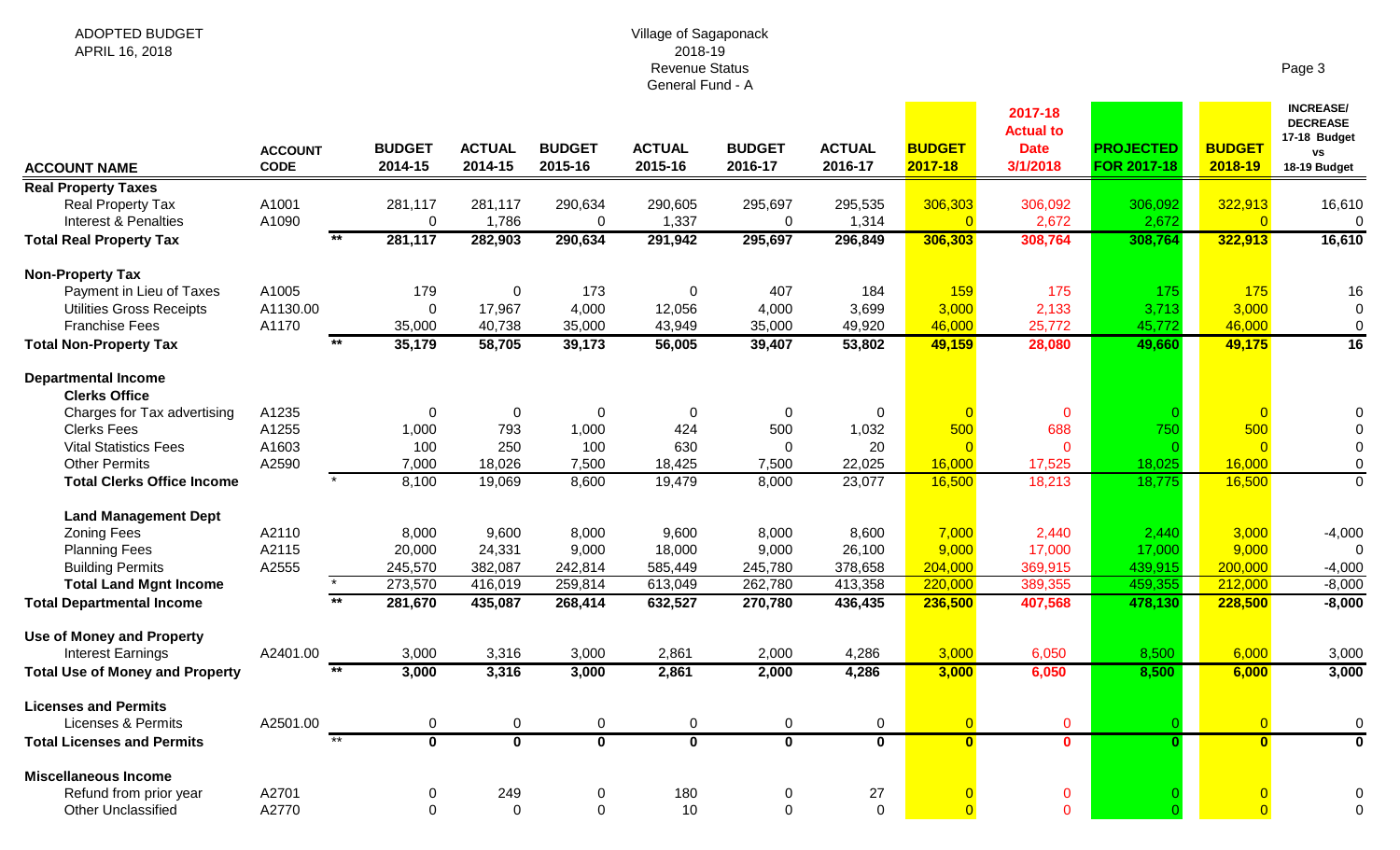#### Village of Sagaponack 2018-19 Revenue Status General Fund - A

| <b>ACCOUNT NAME</b>                  | <b>ACCOUNT</b><br><b>CODE</b> |       | <b>BUDGET</b><br>2014-15 | <b>ACTUAL</b><br>2014-15 | <b>BUDGET</b><br>2015-16 | <b>ACTUAL</b><br>2015-16 | <b>BUDGET</b><br>2016-17 | <b>ACTUAL</b><br>2016-17 | <b>BUDGET</b><br>2017-18 | 2017-18<br><b>Actual to</b><br><b>Date</b><br>3/1/2018 | <b>PROJECTED</b><br><b>FOR 2017-18</b> | <b>BUDGET</b><br>2018-19 | <b>INCREASE/</b><br><b>DECREASE</b><br>17-18 Budget<br>٧S<br>18-19 Budget |
|--------------------------------------|-------------------------------|-------|--------------------------|--------------------------|--------------------------|--------------------------|--------------------------|--------------------------|--------------------------|--------------------------------------------------------|----------------------------------------|--------------------------|---------------------------------------------------------------------------|
| <b>Employee Health Contribution</b>  | A2770.1                       |       | 12,841                   | 12,886                   | 13,338                   | 13,249                   | 14,775                   | 14,840                   | 16,476                   | 11,887                                                 | 16,720                                 | 17,518                   | 1,043                                                                     |
| <b>Total Miscellaneous Income</b>    |                               | $***$ | 12,841                   | 13,135                   | 13,338                   | 13,439                   | 14,775                   | 14,867                   | 16,476                   | 11,887                                                 | 16,720                                 | 17,518                   | 1,043                                                                     |
| <b>State Aid</b>                     |                               |       |                          |                          |                          |                          |                          |                          |                          |                                                        |                                        |                          |                                                                           |
| State Aid Per Capita                 | A3001                         |       | 2,000                    | 2,000                    | 2,000                    | 2,000                    | 2,000                    | 2,000                    | 2,000                    | 2,000                                                  | 2,000                                  | 2,000                    |                                                                           |
| Mortgage Tax                         | A3005                         |       | 200,000                  | 402,886                  | 218,000                  | 460,085                  | 226,000                  | 488,852                  | 258,770                  | 381,561                                                | 481,561                                | 285,000                  | 26,230                                                                    |
| <b>Total State Aid</b>               |                               | **    | 202,000                  | 404,886                  | 220,000                  | 462,085                  | 228,000                  | 490,852                  | 260,770                  | 383,561                                                | 483,561                                | 287,000                  | 26,230                                                                    |
| <b>Other Financing Sources</b>       |                               |       |                          |                          |                          |                          |                          |                          |                          |                                                        |                                        |                          |                                                                           |
| <b>Appropriated Fund Balance</b>     | A3999.9                       |       |                          | 0                        | $\Omega$                 | $\Omega$                 | $\Omega$                 | $\overline{0}$           |                          | $\Omega$                                               |                                        |                          |                                                                           |
| <b>Total Other Financing Sources</b> |                               | $***$ |                          | O                        | 0                        |                          | 0                        | 0                        |                          | 0                                                      |                                        |                          |                                                                           |
| <b>TOTAL INCOME</b>                  |                               | ***   | 815,808                  | 1,198,033                | 834,559                  | 1,458,860                | 850,659                  | 1,297,092                | 872,208                  | 1,145,911                                              | 1,345,335                              | 911,106                  | 38,899                                                                    |

## Page 4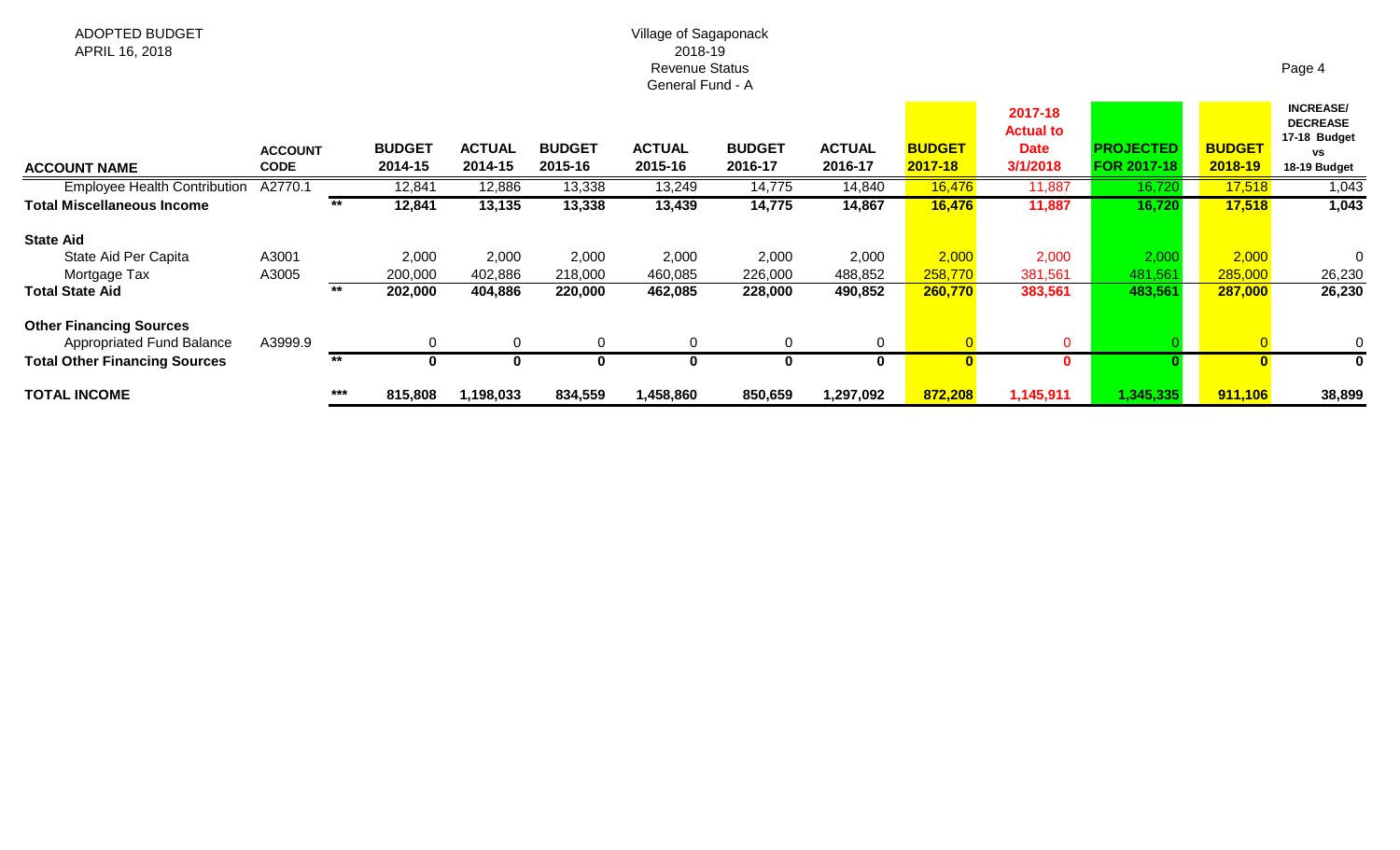| <b>ADOPTED BUDGET</b><br>APRIL 16, 2018                          |                               |                          |                                        |                          | Village of Sagaponack<br>2018-19<br><b>Comprehensive Budget Status</b><br>General Fund A |                          |                             |                                |                                                        |                              |                                | Page 5                                                                       |
|------------------------------------------------------------------|-------------------------------|--------------------------|----------------------------------------|--------------------------|------------------------------------------------------------------------------------------|--------------------------|-----------------------------|--------------------------------|--------------------------------------------------------|------------------------------|--------------------------------|------------------------------------------------------------------------------|
| <b>ACCOUNT NAME</b>                                              | <b>ACCOUNT</b><br><b>CODE</b> | <b>BUDGET</b><br>2014-15 | <b>ACTUAL</b><br>2014-15               | <b>BUDGET</b><br>2015-16 | <b>ACTUAL</b><br>2015-16                                                                 | <b>BUDGET</b><br>2016-17 | <b>ACTUAL</b><br>2016-17    | <b>BUDGET</b><br>2017-18       | 2017-18<br><b>ACTUAL</b><br><b>TO DATE</b><br>3/1/2018 | 2017-18<br><b>PROJECTION</b> | <b>BUDGET</b>                  | 2018-19<br>budget<br>over<br>2017-18<br><b>INCREASE/</b><br>2018-19 DECREASE |
| <b>Board of Trustees</b>                                         |                               |                          |                                        |                          |                                                                                          |                          |                             |                                |                                                        |                              |                                |                                                                              |
| <b>Board of Trustees</b>                                         |                               |                          |                                        |                          |                                                                                          |                          |                             |                                |                                                        |                              |                                |                                                                              |
| LEGISLATIVE CONTRACTUAL                                          | A1010.40                      | 0                        | 0                                      | 0                        | 0                                                                                        |                          | 0                           |                                | $\mathbf 0$                                            |                              |                                |                                                                              |
| <b>SUPPLIES</b>                                                  | A1010.43                      |                          | $\Omega$                               |                          | $\Omega$                                                                                 |                          | $\Omega$                    |                                | 59                                                     | 59                           |                                |                                                                              |
| LEGISLATIVE CODIFICATION                                         | A1010.44                      |                          | 0                                      |                          | $\mathbf 0$                                                                              |                          | $\Omega$                    |                                | $\Omega$                                               |                              |                                |                                                                              |
| CONFERENCES/TRAINING                                             | A1010.411                     | 0                        | 0                                      |                          | $\mathbf 0$                                                                              |                          | 0                           | $\overline{0}$                 | $\mathbf 0$                                            |                              | $\overline{0}$                 | $\Omega$                                                                     |
| <b>Total Board of Trustees</b><br><b>Total Board of Trustees</b> |                               | 0<br>$*$<br>$\mathbf{0}$ | $\mathbf 0$<br>$\overline{\mathbf{0}}$ | $\Omega$<br>$\mathbf 0$  | $\mathbf 0$<br>$\overline{\mathbf{0}}$                                                   | $\Omega$<br>$\bf{0}$     | $\mathbf{0}$<br>$\mathbf 0$ | $\overline{0}$<br>$\mathbf{0}$ | 59<br>59                                               | 59<br>59                     | $\overline{0}$<br>$\mathbf{0}$ | $\mathbf 0$<br>$\overline{\mathbf{0}}$                                       |
|                                                                  |                               |                          |                                        |                          |                                                                                          |                          |                             |                                |                                                        |                              |                                |                                                                              |
| <b>Executive</b><br>Mayor                                        |                               |                          |                                        |                          |                                                                                          |                          |                             |                                |                                                        |                              |                                |                                                                              |
| <b>CONTRACTUAL &amp; MISC</b>                                    | A1210.40<br>A1210.41          | 0<br>0                   | 0<br>650                               | 0                        | 0                                                                                        | 0                        | 0<br>810                    | $\overline{0}$                 | $\mathbf 0$                                            |                              | $\overline{0}$                 | $\Omega$                                                                     |
| <b>OTHER EXPENSES</b><br>CONFERENCES/TRAINING                    | A1210.411                     | 0                        | $\mathbf 0$                            | 1,000<br>$\Omega$        | $\mathbf 0$<br>$\mathbf 0$                                                               | 1,200<br>$\Omega$        | $\Omega$                    | 1,200<br>$\overline{0}$        | 1,955<br>$\mathbf{0}$                                  | 1,955                        | 2,500<br>$\overline{0}$        | 1,300<br>$\Omega$                                                            |
| <b>Total Executive</b>                                           |                               | $***$<br>$\mathbf{0}$    | 650                                    | 1,000                    | $\mathbf 0$                                                                              | 1,200                    | 810                         | 1,200                          | 1,955                                                  | 1,955                        | 2,500                          | 1,300                                                                        |
|                                                                  |                               |                          |                                        |                          |                                                                                          |                          |                             |                                |                                                        |                              |                                |                                                                              |
| <b>Finance</b><br>Auditing                                       |                               |                          |                                        |                          |                                                                                          |                          |                             |                                |                                                        |                              |                                |                                                                              |
| <b>AUDITOR</b><br>Finance                                        | A1320.40                      | 6,000                    | 5,650                                  | 6,000                    | 5,650                                                                                    | 6,000                    | 6,000                       | 6,000                          | $\mathbf{0}$                                           | 6,000                        | 6,500                          | 500                                                                          |
| CONTRACTUAL                                                      | A1325.40                      | 0                        | $\overline{0}$                         | $\Omega$                 | $\overline{0}$                                                                           | 0                        | 0                           | $\Omega$                       | $\mathbf{0}$                                           |                              |                                |                                                                              |
| <b>BOND ISSUE &amp; NOTE EXPENSE</b>                             | A1325.42                      | 0                        | $\Omega$                               |                          | $\mathbf 0$                                                                              | 0                        | 0                           | $\overline{0}$                 | $\mathbf 0$                                            |                              | $\overline{\mathbf{0}}$        |                                                                              |
| FINANCE ASSESSOR/DATA PROCESS                                    | A1355.40                      | 7,500                    | 2,946                                  |                          | $\overline{0}$                                                                           | ∩                        | $\Omega$                    | $\overline{0}$                 | $\mathbf{0}$                                           |                              | $\overline{0}$                 |                                                                              |
| <b>Total Finance</b>                                             |                               | 13,500                   | 8,596                                  | 6,000                    | 5,650                                                                                    | 6,000                    | 6,000                       | 6,000                          | $\mathbf 0$                                            | 6,000                        | 6,500                          | 500                                                                          |
| <b>Total Finance</b>                                             |                               | 13,500                   | 8,596                                  | 6,000                    | 5,650                                                                                    | 6,000                    | 6,000                       | 6,000                          | $\mathbf 0$                                            | 6,000                        | 6,500                          | 500                                                                          |
| <b>Staff</b><br>Clerk                                            |                               |                          |                                        |                          |                                                                                          |                          |                             |                                |                                                        |                              |                                |                                                                              |
| PERSONAL SERVICES                                                | A1410.10                      | 102,379                  | 96,563                                 | 105,450                  | 103,539                                                                                  | 108,086                  | 108,012                     | 100,449                        | 69,947                                                 | 100,449                      | 102,784                        | 2,334                                                                        |
| <b>EQUIPMENT</b>                                                 | A1410.20                      | 3,000                    | 2,495                                  | 3,000                    | $\mathbf 0$                                                                              | 2,000                    | 2,174                       | 2,000                          | $\mathbf 0$                                            |                              | 15,000                         | 13,000                                                                       |
| <b>TELEPHONE</b>                                                 | A1410.41                      | 1,558                    | 1,558                                  | 1,558                    | 1,578                                                                                    | 1,620                    | 1,656                       | 1,800                          | 1,427                                                  | 1,716                        | 1,800                          | 0                                                                            |
| POSTAGE                                                          | A1410.42                      | 1,200                    | 1,279                                  | 1,500                    | 839                                                                                      | 1,500                    | 792                         | 1,500                          | 494                                                    | 600                          | 1,000                          | $-500$                                                                       |
| PETTY CASH                                                       | A1410.43                      | 900                      | 930                                    | 900                      | 843                                                                                      | 1,000                    | 861                         | 1,000                          | 546                                                    | 750                          | 1,000                          | 0                                                                            |
| COPIER                                                           | A1410.44                      | 2,000                    | 3,392                                  | 2,000                    | 957                                                                                      | 8,000                    | 6,349                       | 4,000                          | 290                                                    | 400                          | 1,000                          | $-3,000$                                                                     |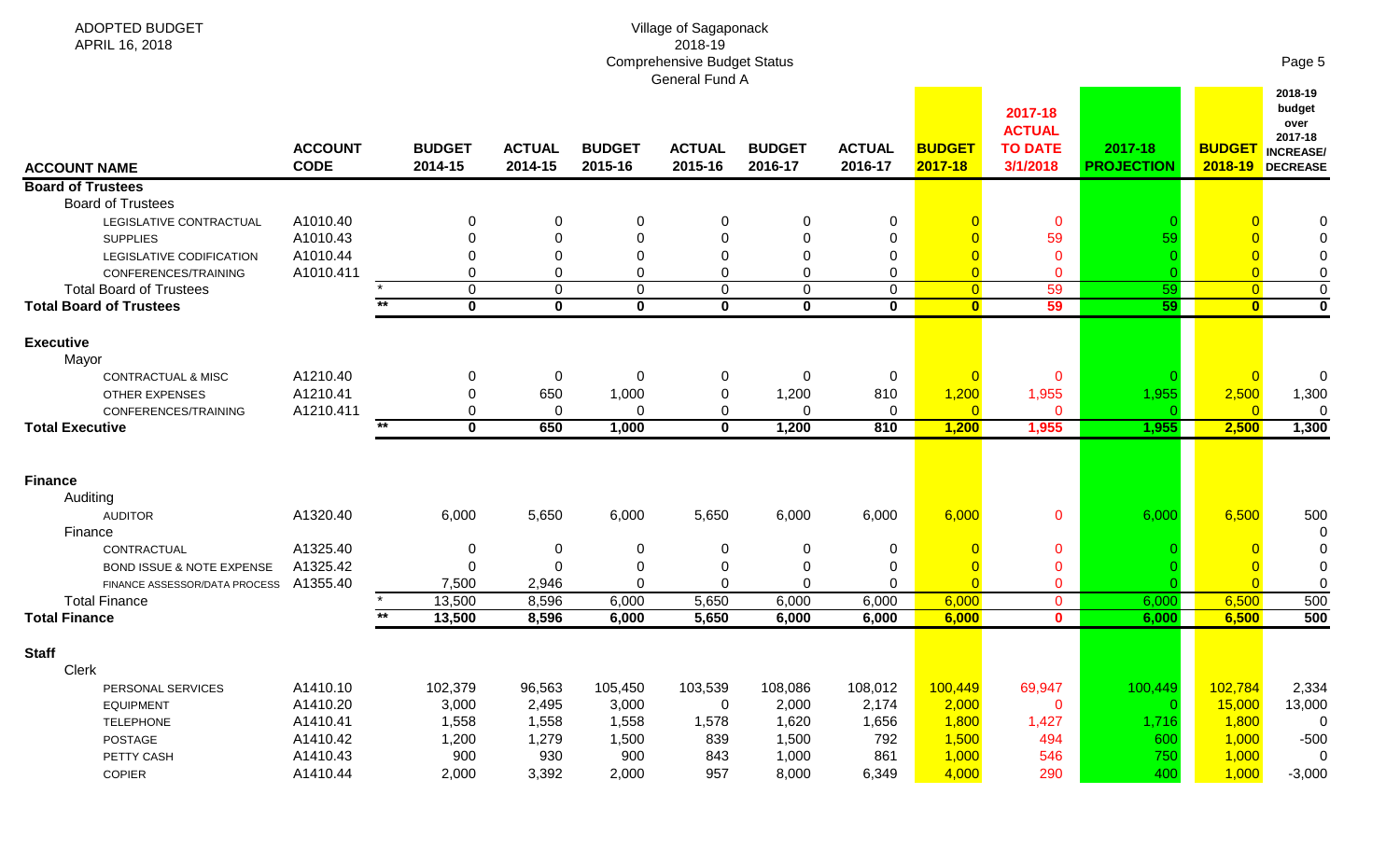| Village of Sagaponack              |  |
|------------------------------------|--|
| 2018-19                            |  |
| <b>Comprehensive Budget Status</b> |  |
| <b>General Fund A</b>              |  |
|                                    |  |

|                                                            | <b>ACCOUNT</b><br><b>CODE</b> |       | <b>BUDGET</b> | <b>ACTUAL</b>    | <b>BUDGET</b>    | <b>ACTUAL</b>  | <b>BUDGET</b>  | <b>ACTUAL</b><br>2016-17 | <b>BUDGET</b>  | 2017-18<br><b>ACTUAL</b><br><b>TO DATE</b> | 2017-18           | <b>BUDGET</b>  | budget<br>over<br>2017-18<br><b>INCREASE</b> |
|------------------------------------------------------------|-------------------------------|-------|---------------|------------------|------------------|----------------|----------------|--------------------------|----------------|--------------------------------------------|-------------------|----------------|----------------------------------------------|
| <b>ACCOUNT NAME</b>                                        |                               |       | 2014-15       | 2014-15          | 2015-16          | 2015-16        | 2016-17        |                          | 2017-18        | 3/1/2018                                   | <b>PROJECTION</b> |                | 2018-19 DECREASE                             |
| <b>RECORDS MANAGEMENT</b>                                  | A1410.45<br>A1410.46          |       | 10,000        | 16,500<br>3,851  | 12,000           | 5,302          | 2,000          | 1,510                    | 2,000<br>3,000 | 174                                        | 2,000             | 1,000          | $-1,000$                                     |
| OFFICE SUPPLIES                                            | A1410.47                      |       | 3,000         |                  | 3,000            | 3,355          | 3,000          | 3,515<br>466             |                | 3,098                                      | 4,200             | 4,500          | 1,500                                        |
| <b>WEBSITE</b>                                             | A1410.48                      |       | 5,000         | 0                | 7,000            | 2,934          | 5,000<br>5,000 |                          | 3,500<br>5,000 | $\mathbf 0$                                | 1,000             | 2,000<br>5,000 | $-1,500$<br>$\Omega$                         |
| <b>CODE BOOKS</b><br>LEGAL ADVERTISING & PRINTING A1410.49 |                               |       | 5,000         | 2,440<br>1,130   | 5,000            | 2,812<br>2,109 | 3,000          | 4,829                    |                | 4,107                                      | 5,000             | 3,000          |                                              |
|                                                            |                               |       | 3,000         |                  | 3,000            |                |                | 1,429<br>150             | 3,000          | 1,309<br>55                                | 2,000<br>155      |                | $\Omega$                                     |
| CONFERENCES/TRAINING                                       | A1410.50                      |       | 1,000         | 55               | 1,000            | 0              | 1,000<br>5,000 |                          | 1,000<br>5,000 |                                            |                   | 1,000<br>9,000 | 0                                            |
| CONTRACTUAL                                                | A1410.51                      |       | 2,000         | 7,338<br>137,530 | 3,000            | 3,547          |                | 7,156                    |                | 5,640                                      | 7,500             |                | 4,000<br>14,834                              |
| <b>Total Clerk</b>                                         |                               |       | 140,037       |                  | 148,408          | 127,815        | 146,206        | 138,901                  | 133,249        | 87,086                                     | 125,770           | 148,084        |                                              |
| Legal                                                      |                               |       |               |                  |                  |                |                |                          |                |                                            |                   |                |                                              |
| <b>COUNSEL RETAINER</b>                                    | A1420.41                      |       | $\mathbf 0$   | $\pmb{0}$        | $\boldsymbol{0}$ | 0              | $\mathbf 0$    | $\mathbf 0$              | $\Omega$       | $\mathbf 0$                                |                   |                | $\pmb{0}$                                    |
| <b>COUNSEL NON-RETAINER</b>                                | A1420.42                      |       | 30,000        | 58,937           | 40,000           | 33,524         | 35,000         | 32,807                   | 30,000         | 21,225                                     | 30,000            | 30,000         | $\pmb{0}$                                    |
| <b>Total Legal</b>                                         |                               |       | 30,000        | 58,937           | 40,000           | 33,524         | 35,000         | 32,807                   | 30,000         | 21,225                                     | 30,000            | 30,000         | $\overline{0}$                               |
| Planner                                                    |                               |       |               |                  |                  |                |                |                          |                |                                            |                   |                |                                              |
| CONTRACTURAL                                               | A1430.44                      |       | 0             | $\mathbf 0$      | 4,000            | 0              | 2,000          | 0                        | 2,000          | 233                                        | 233               | 2,000          | 0                                            |
| <b>Total Planner</b>                                       |                               |       | $\Omega$      | $\Omega$         | 4,000            | $\Omega$       | 2,000          | $\Omega$                 | 2,000          | 233                                        | $\overline{233}$  | 2,000          | $\overline{0}$                               |
|                                                            |                               |       |               |                  |                  |                |                |                          |                |                                            |                   |                |                                              |
| Engineer                                                   |                               |       |               |                  |                  |                |                |                          |                |                                            |                   |                |                                              |
| CONTRACTUAL                                                | A1440.44                      |       | 5,000         | 1,553            | 3,000            | 3,555          | 3,000          | 1,198                    | 3,000          | 270                                        | 500               | 2,000          | $-1,000$                                     |
| <b>Total Engineer</b>                                      |                               |       | 5,000         | 1,553            | 3,000            | 3,555          | 3,000          | 1,198                    | 3,000          | 270                                        | 500               | 2,000          | $-1,000$                                     |
| Elections                                                  |                               |       |               |                  |                  |                |                |                          |                |                                            |                   |                |                                              |
| <b>ELECTION SUPPLIES</b>                                   | A1450.41                      |       | 300           | 194              | 250              | 218            | 250            | 254                      | 275            | 154                                        | 154               | 275            | $\Omega$                                     |
| ELECTION CONTRACT EXPENSE                                  | A1450.44                      |       | 120           | 113              | 120              | 113            | 120            | 113                      | 125            | 113                                        | 113               | 125            | $\pmb{0}$                                    |
| <b>Total Elections</b>                                     |                               |       | 420           | 306              | 370              | 331            | 370            | 367                      | 400            | 266                                        | 267               | 400            | $\mathbf{0}$                                 |
| <b>Total Staff</b>                                         |                               | $***$ | 175,457       | 198,326          | 195,778          | 165,224        | 186,576        | 173,272                  | 168,649        | 109,080                                    | 156,537           | 182,484        | 13,834                                       |
| <b>Buildings</b>                                           |                               |       |               |                  |                  |                |                |                          |                |                                            |                   |                |                                              |
| <b>Village Hall</b>                                        |                               |       |               |                  |                  |                |                |                          |                |                                            |                   |                |                                              |
| VILLAGE HALL IMPROVEMENTS                                  | A1620.26                      |       | 5,000         | 0                | 5,000            | 4,547          | 5,000          | 0                        | 5,000          | 2,908                                      | 5,000             | 5,000          | 0                                            |
| SUPPLIES & OTHER                                           | A1620.41                      |       | 1,000         | 974              | 1,000            | 1,530          | 1,000          | 912                      | 1,000          | 631                                        | 850               | 1,000          | $\mathbf 0$                                  |
| <b>UTILITIES</b>                                           | A1620.42                      |       | 4,500         | 4,384            | 4,500            | 4,176          | 4,500          | 4,205                    | 4,500          | 3,540                                      | 4,300             | 4,500          | $\pmb{0}$                                    |
| CONTRACTURAL                                               | A1620.44                      |       | 8,810         | 13,625           | 13,200           | 12,711         | 13,200         | 13,497                   | 14,300         | 9,743                                      | 13,000            | 14,300         | $\pmb{0}$                                    |
| <b>MAINTENANCE</b>                                         | A1620.46                      |       | 5,000         | 3,508            | 4,000            | 1,071          | 4,000          | 1,028                    | 4,000          | 1,833                                      | 2,500             | 4,000          | $\pmb{0}$                                    |
| <b>Total Buildings</b>                                     |                               |       | 24,310        | 22,492           | 27,700           | 24,035         | 27,700         | 19,641                   | 28,800         | 18,655                                     | 25,650            | 28,800         | $\overline{0}$                               |
| <b>Total Buildings</b>                                     |                               | $**$  | 24,310        | 22,492           | 27,700           | 24,035         | 27,700         | 19,641                   | 28,800         | 18,655                                     | 25,650            | 28,800         | $\overline{\mathbf{0}}$                      |
|                                                            |                               |       |               |                  |                  |                |                |                          |                |                                            |                   |                |                                              |

Page 6

**2018-19** 

<u> I a shekara t</u>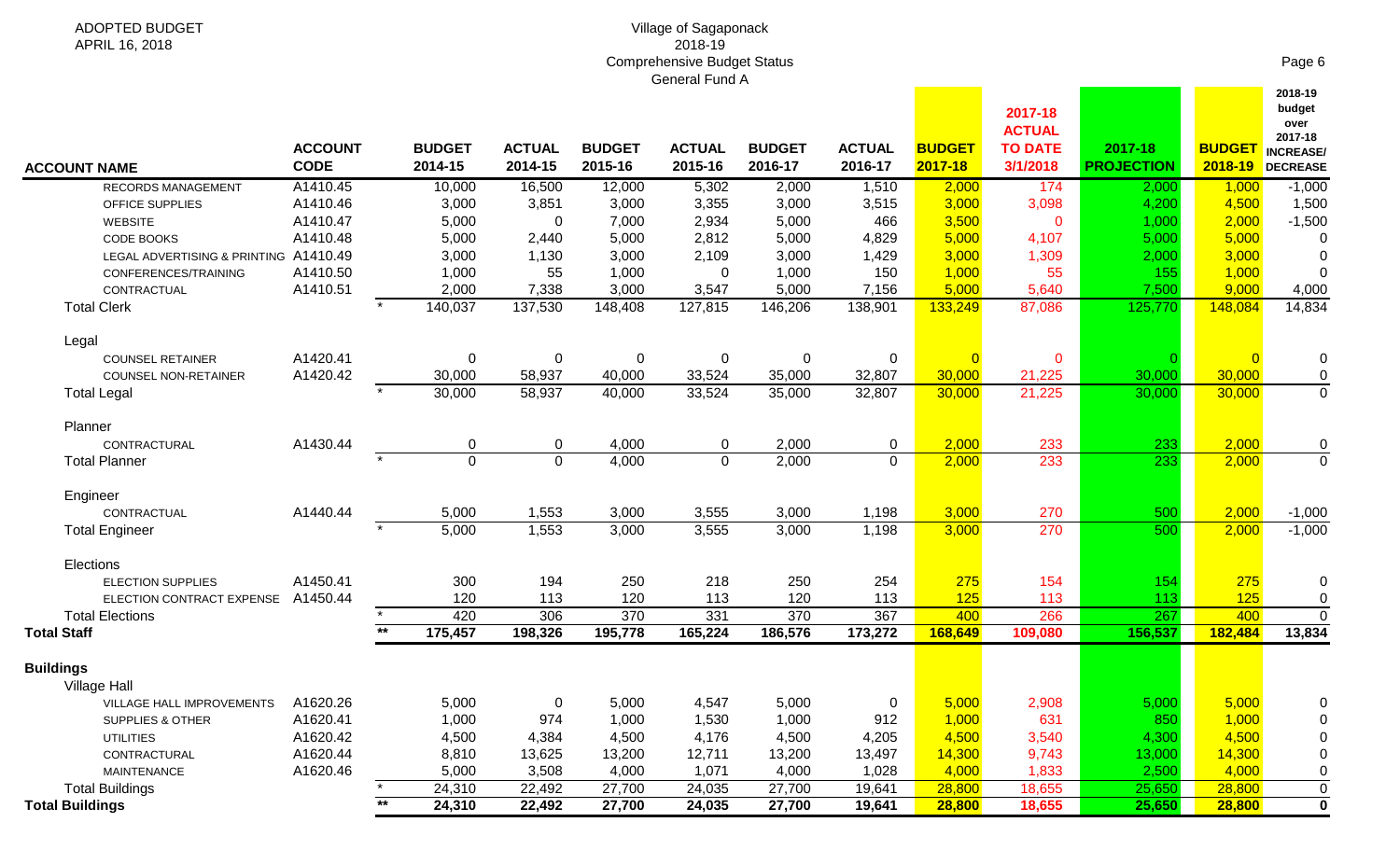| <b>ADOPTED BUDGET</b><br>APRIL 16, 2018 |                               |                          |                          |                          | Village of Sagaponack<br>2018-19<br><b>Comprehensive Budget Status</b><br>General Fund A |                          |                          |                          |                                                        |                              |                          | Page 7                                                                     |
|-----------------------------------------|-------------------------------|--------------------------|--------------------------|--------------------------|------------------------------------------------------------------------------------------|--------------------------|--------------------------|--------------------------|--------------------------------------------------------|------------------------------|--------------------------|----------------------------------------------------------------------------|
| <b>ACCOUNT NAME</b>                     | <b>ACCOUNT</b><br><b>CODE</b> | <b>BUDGET</b><br>2014-15 | <b>ACTUAL</b><br>2014-15 | <b>BUDGET</b><br>2015-16 | <b>ACTUAL</b><br>2015-16                                                                 | <b>BUDGET</b><br>2016-17 | <b>ACTUAL</b><br>2016-17 | <b>BUDGET</b><br>2017-18 | 2017-18<br><b>ACTUAL</b><br><b>TO DATE</b><br>3/1/2018 | 2017-18<br><b>PROJECTION</b> | <b>BUDGET</b><br>2018-19 | 2018-19<br>budget<br>over<br>2017-18<br><b>INCREASE</b><br><b>DECREASE</b> |
| <b>Special Items</b>                    |                               |                          |                          |                          |                                                                                          |                          |                          |                          |                                                        |                              |                          |                                                                            |
| Insurance                               |                               |                          |                          |                          |                                                                                          |                          |                          |                          |                                                        |                              |                          |                                                                            |
| <b>GENERAL LIABILITY</b>                | A1910.00                      | 7,000                    | 6,094                    | 7,000                    | 6,266                                                                                    | 7,000                    | 6,529                    | 8,000                    | 6,307                                                  | 6,307                        | 7,000                    | $-1,000$                                                                   |
| PUBLIC OFFICIALS LIABILITY              | A1910.01                      | 2,000                    | 1,763                    | 2,000                    | 2,100                                                                                    | 2,000                    | 2,000                    | 2,000                    | 2,050                                                  | 2,050                        | 2,200                    | 200                                                                        |
| WORKERS COMPENSATION                    | A1910.02                      | 3,500                    | 3,758                    | 4,000                    | 4,234                                                                                    | 4,500                    | 4,925                    | 5,000                    | 5,643                                                  | 5,643                        | 6,000                    | 1,000                                                                      |
| <b>COMMERCIAL UMBRELLA</b>              | A1910.03                      | 10,000                   | 9,055                    | 10,000                   | 8,985                                                                                    | 10,000                   | 8,985                    | 10,000                   | 8,985                                                  | 8,985                        | 9,800                    | $-200$                                                                     |
| <b>Total Insurance</b>                  |                               | 22,500                   | 20,670                   | 23,000                   | 21,585                                                                                   | 23,500                   | 22,439                   | 25,000                   | 22,985                                                 | 22,985                       | 25,000                   | 0                                                                          |
| <b>Association Dues</b>                 |                               |                          |                          |                          |                                                                                          |                          |                          |                          |                                                        |                              |                          |                                                                            |
| MUNICIPAL DUES                          | A1920.04                      | 1,932                    | 1,792                    | 1,887                    | 1,947                                                                                    | 1,947                    | 1,902                    | 1,952                    | 1,907                                                  | 1,952                        | 1,957                    | 5                                                                          |
| <b>Total Association Dues</b>           |                               | 1,932                    | 1,792                    | 1,887                    | 1,947                                                                                    | 1,947                    | 1,902                    | 1,952                    | 1,907                                                  | 1,952                        | 1,957                    | $\overline{5}$                                                             |
| Judgments & Claims                      |                               |                          |                          |                          |                                                                                          |                          |                          |                          |                                                        |                              |                          |                                                                            |
| JUDGMENTS & CLAIMS                      | A1930.00                      | 1,000                    | 721                      | 0                        | 442                                                                                      | 200                      | 23                       | 200                      | 832                                                    | 1,000                        | 1,000                    | 800                                                                        |
| Total Judgment & Claims                 |                               | 1,000                    | $\overline{721}$         | $\overline{0}$           | 442                                                                                      | 200                      | $\overline{23}$          | 200                      | 832                                                    | 1,000                        | 1,000                    | 800                                                                        |
| <b>MTA Taxes</b>                        |                               |                          |                          |                          |                                                                                          |                          |                          |                          |                                                        |                              |                          |                                                                            |
| <b>MTA TAXES</b>                        | A1940.00                      | 0                        | 0                        | 0                        | 0                                                                                        | 0                        | 0                        | $\overline{0}$           | $\mathbf{O}$                                           |                              | $\overline{0}$           | 0                                                                          |
| <b>Total MTA Taxes</b>                  |                               | $\overline{0}$           | $\overline{0}$           | $\overline{0}$           | $\overline{0}$                                                                           | $\mathbf{0}$             | $\overline{0}$           | $\overline{0}$           | $\mathbf 0$                                            |                              | $\overline{0}$           | $\mathbf 0$                                                                |
| Taxes & Assessment on Real Prop         |                               |                          |                          |                          |                                                                                          |                          |                          |                          |                                                        |                              |                          |                                                                            |
| <b>TAXES ON REAL PROPERTY</b>           | A1950.00                      | 0                        | 0                        | 0                        | 0                                                                                        | 0                        | 0                        | $\overline{0}$           | $\mathbf{O}$                                           |                              | $\overline{0}$           | 0                                                                          |
| Total Taxes & Assess on Real Prop       |                               | $\overline{0}$           | $\overline{0}$           | $\mathbf 0$              | $\overline{0}$                                                                           | $\mathbf 0$              | $\overline{0}$           | $\overline{0}$           | $\overline{0}$                                         | $\Omega$                     | $\overline{0}$           | $\overline{0}$                                                             |
| Contingency                             |                               |                          |                          |                          |                                                                                          |                          |                          |                          |                                                        |                              |                          |                                                                            |
| CONTINGENCY                             | A1990.40                      | 20,000                   | 0                        | 20,000                   | 0                                                                                        | 20,000                   | 0                        | 20,000                   | $\mathbf 0$                                            | 0.                           | 20,000                   | 0                                                                          |
| <b>Total Contingency</b>                |                               | 20,000                   | $\mathbf 0$              | 20,000                   | $\pmb{0}$                                                                                | 20,000                   | $\Omega$                 | 20,000                   | $\Omega$                                               | $\Omega$                     | 20,000                   | 0                                                                          |
| <b>Total Special Items</b>              |                               | $***$<br>45,432          | 23,183                   | 44,887                   | 23,974                                                                                   | 45,647                   | 24,364                   | 47,152                   | 25,724                                                 | 25,937                       | 47,957                   | 805                                                                        |
| <b>Building Department</b>              |                               |                          |                          |                          |                                                                                          |                          |                          |                          |                                                        |                              |                          |                                                                            |
| <b>BUILDING INSPECTOR</b>               | A3620.10                      | 62,975                   | 53,260                   | 64,864                   | 55,558                                                                                   | 66,486                   | 55,400                   | 68,482                   | 41,154                                                 | 68,482                       | 57,552                   | $-10,930$                                                                  |
| <b>CLERICAL</b>                         | A3620.11                      | 44,200                   | 37,157                   | 45,526                   | 42,233                                                                                   | 46,664                   | 43,359                   | 58,942                   | 39,270                                                 | 58,942                       | 55,532                   | $-3,410$                                                                   |
| <b>EQUIPMENT</b>                        | A3620.20                      | 5,000                    | 974                      | 3,000                    | 0                                                                                        | 2,500                    | 2,174                    | 5,300                    | 579                                                    | 579                          | 1,000                    | $-4,300$                                                                   |
| <b>SUPPLIES</b>                         | A3620.40                      | 1,000                    | 1,931                    | 1,500                    | 2,456                                                                                    | 1,500                    | 660                      | 2,000                    | 445                                                    | 600                          | 1,500                    | $-500$                                                                     |
| CODE ENFORCEMENT OFFICER                | A3620.41                      | 0                        | 0                        | 0                        | 0                                                                                        | 0                        | 0                        | 10,000                   | $\mathbf{0}$                                           |                              | $\overline{0}$           | $-10,000$                                                                  |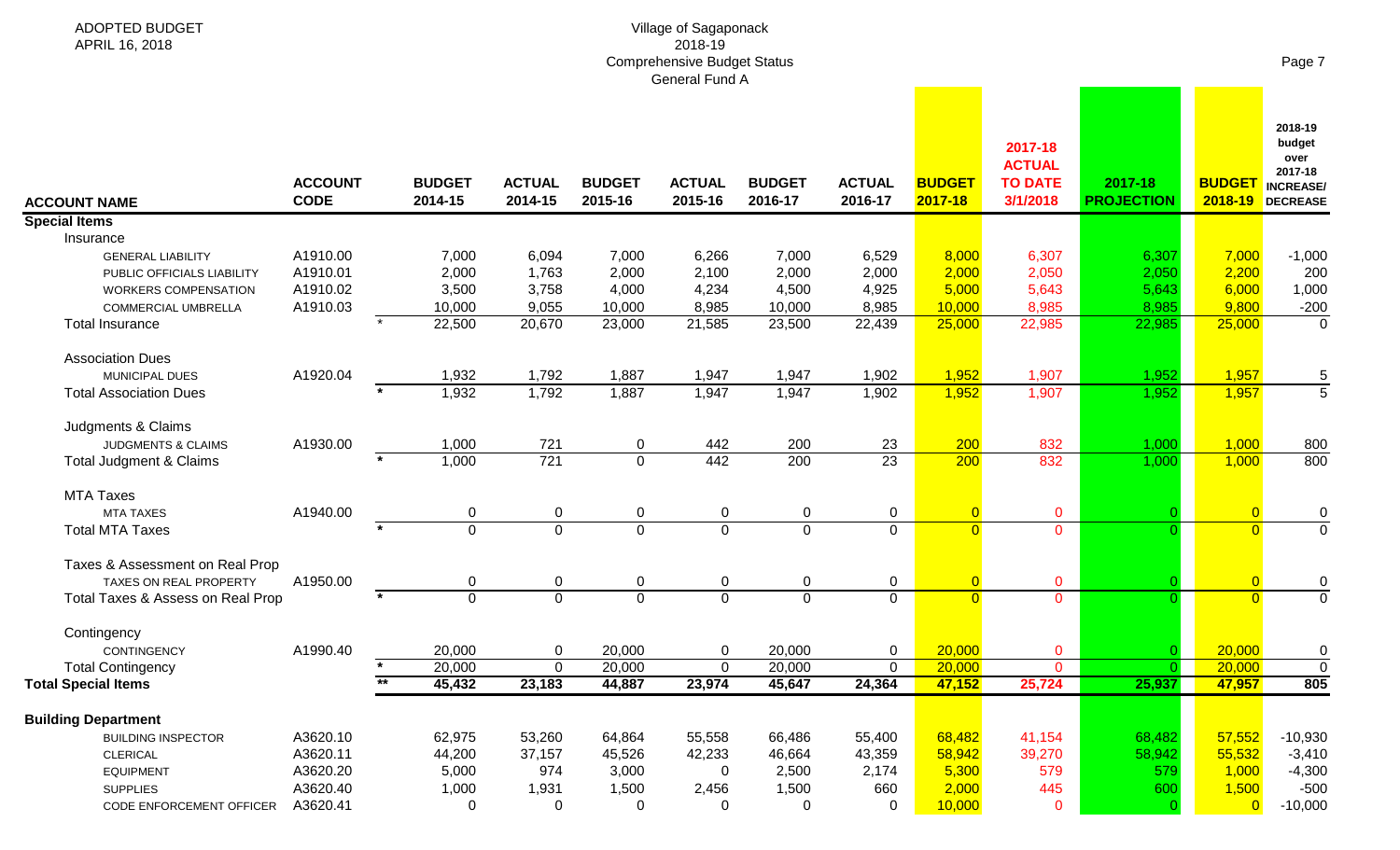| ADOPTED BUDGET                                                               |                |         |               |               |                | Village of Sagaponack                         |               |               |                |                          |                   |                |                                      |
|------------------------------------------------------------------------------|----------------|---------|---------------|---------------|----------------|-----------------------------------------------|---------------|---------------|----------------|--------------------------|-------------------|----------------|--------------------------------------|
| APRIL 16, 2018                                                               |                |         |               |               |                | 2018-19<br><b>Comprehensive Budget Status</b> |               |               |                |                          |                   |                | Page 8                               |
|                                                                              |                |         |               |               |                | General Fund A                                |               |               |                |                          |                   |                |                                      |
|                                                                              |                |         |               |               |                |                                               |               |               |                | 2017-18<br><b>ACTUAL</b> |                   |                | 2018-19<br>budget<br>over<br>2017-18 |
|                                                                              | <b>ACCOUNT</b> |         | <b>BUDGET</b> | <b>ACTUAL</b> | <b>BUDGET</b>  | <b>ACTUAL</b>                                 | <b>BUDGET</b> | <b>ACTUAL</b> | <b>BUDGET</b>  | <b>TO DATE</b>           | 2017-18           | <b>BUDGET</b>  | <b>INCREASE/</b>                     |
| <b>ACCOUNT NAME</b>                                                          | <b>CODE</b>    |         | 2014-15       | 2014-15       | 2015-16        | 2015-16                                       | 2016-17       | 2016-17       | 2017-18        | 3/1/2018                 | <b>PROJECTION</b> | 2018-19        | DECREASE                             |
| CONTRACTUAL                                                                  | A3620.44       |         | 2,370         | 2,370         | 2,370          | 2,640                                         | 4,500         | 1,088         | 2,000          | 2,370                    | 2,500             | 5,200          | 3,200                                |
| <b>Total Building Department</b>                                             |                | $***$   | 115,545 0     | 95,691 0      | 117,260        | 102,887 0                                     | 121,650       | 102,681 0     | 146,724        | 83,817 0                 | 131,103           | 120,783        | $-25,940$                            |
|                                                                              |                |         |               |               |                |                                               |               |               |                |                          |                   |                |                                      |
| <b>Registrar of Vital Statistics</b><br><b>Registrar of Vital Statistics</b> |                |         |               |               |                |                                               |               |               |                |                          |                   |                |                                      |
| <b>SUPPLIES &amp; OTHER</b>                                                  | A4020.41       |         | 0             | 0             | $\mathbf 0$    | 0                                             | $\mathbf 0$   | $\mathbf 0$   | $\overline{0}$ | $\mathbf 0$              |                   | $\overline{0}$ | 0                                    |
| <b>Total Registrar of Vital Statistics</b>                                   |                |         | $\mathbf 0$   | $\mathbf 0$   | $\mathbf 0$    | 0                                             | $\mathbf 0$   | $\mathbf 0$   | $\overline{0}$ | $\mathbf 0$              | $\overline{0}$    | $\overline{0}$ | 0                                    |
| <b>Total Registrar of Vital Statistics</b>                                   |                | $*$     | $\mathbf{0}$  | $\mathbf{0}$  | $\mathbf 0$    | $\mathbf{0}$                                  | $\mathbf{0}$  | $\mathbf{0}$  | $\bullet$      | $\mathbf{0}$             | $\mathbf{0}$      | $\mathbf{0}$   | O                                    |
| <b>Highway Department</b>                                                    |                |         |               |               |                |                                               |               |               |                |                          |                   |                |                                      |
| Road Maintenance                                                             |                |         |               |               |                |                                               |               |               |                |                          |                   |                |                                      |
| STREETS- CAPITAL EXPENSE                                                     | A5110.20       |         | 0             | 0             | 0              | 0                                             | 0             | 0             |                | $\mathbf 0$              |                   | $\overline{0}$ | $\mathbf 0$                          |
| <b>SUPPLIES &amp; OTHER</b>                                                  | A5110.40       |         | $\Omega$      | 0             | $\mathbf 0$    | 0                                             | 0             | $\mathbf 0$   |                | $\mathbf 0$              |                   | 2,000          | 2,000                                |
| <b>DRAINAGE</b>                                                              | A5110.43       |         | $\Omega$      | $\Omega$      | $\overline{0}$ | $\Omega$                                      | $\mathbf{0}$  | $\mathbf 0$   |                | $\mathbf 0$              |                   | $\overline{0}$ | 0                                    |
| CONCRETE/SIDEWALKS                                                           | A5110.44       |         | 0             | $\Omega$      | $\Omega$       | 0                                             | $\Omega$      | 0             | $\overline{0}$ | $\Omega$                 |                   | $\Omega$       |                                      |
| <b>Total Road Maintenance</b>                                                |                |         | $\mathbf 0$   | 0             | $\mathbf 0$    | 0                                             | $\mathbf{0}$  | $\Omega$      | $\overline{0}$ | $\mathbf 0$              | $\overline{0}$    | 2,000          | 2,000                                |
| <b>Total Highway Department</b>                                              |                | $**$    | $\mathbf 0$   | $\mathbf 0$   | $\mathbf 0$    | $\mathbf 0$                                   | $\mathbf 0$   | $\mathbf 0$   | $\mathbf{0}$   | $\mathbf{0}$             | $\mathbf{0}$      | 2,000          | 2,000                                |
| <b>Land Use &amp; Environment</b><br>Zoning                                  |                |         |               |               |                |                                               |               |               |                |                          |                   |                |                                      |
| CONTRACTUAL                                                                  | A8010.40       |         | 7,000         | 5,533         | 7,000          | 5,689                                         | 7,000         | 5,423         | 7,000          | 534                      | 1,000             | 5,000          | $-2,000$                             |
| LEGAL                                                                        | A8010.44       |         | 10,000        | 14,435        | 10,000         | 35,732                                        | 25,000        | 12,989        | 25,000         | 19,154                   | 25,000            | 25,000         | 0                                    |
| MISC.                                                                        | A8010.47       |         | 500           | 230           | 500            | 195                                           | 500           | 0             | 500            | $\mathbf{0}$             | -0                | 500            | 0                                    |
| <b>Total Zoning</b>                                                          |                | $\star$ | 17,500        | 20,198        | 17,500         | 41,616                                        | 32,500        | 18,411        | 32,500         | 19,688                   | 26,000            | 30,500         | $-2,000$                             |
| Planning                                                                     |                |         |               |               |                |                                               |               |               |                |                          |                   |                |                                      |
| <b>Planning Contractural</b>                                                 | A8020.40       |         | 10,000        | 20,166        | 2,000          | 155                                           | 2,000         | $\mathbf 0$   | $\overline{0}$ | $\mathbf 0$              |                   | $\overline{0}$ | 0                                    |
| <b>Engineering Contractural</b>                                              | A8020.42       |         | 6,300         | 11,880        | 2,000          | $\overline{0}$                                | 2,000         | $\pmb{0}$     | $\overline{0}$ | $\mathbf{0}$             | $\Omega$          | $\overline{0}$ | 0                                    |
| LEGAL                                                                        | A8020.44       |         | 12,000        | 26,475        | 17,000         | 9,150                                         | 30,000        | 17,617        | 30,000         | 13,957                   | 20,000            | 20,000         | $-10,000$                            |
| MISC.                                                                        | A8020.47       |         | 500           | 6,425         | 500            | 130                                           | 500           | 0             | 500            | $\mathbf{0}$             |                   | 500            |                                      |
| <b>Total Planning</b>                                                        |                |         | 28,800        | 64,946        | 21,500         | 9,435                                         | 34,500        | 17,617        | 30,500         | 13,957                   | 20,000            | 20,500         | $-10,000$                            |
| AHRB                                                                         |                |         |               |               |                |                                               |               |               |                |                          |                   |                |                                      |
| CONTRACTUAL                                                                  | A8030.40       |         | 1,500         | $\mathbf 0$   | 2,000          | $\mathbf 0$                                   | 2,000         | 2,800         | 2,000          | $\overline{0}$           | -0                | 1,000          | $-1,000$                             |
| LEGAL                                                                        | A8030.44       |         | 6,000         | 6,861         | 8,000          | 2,950                                         | 5,000         | 5,450         | 5,000          | 600                      | 2,000             | 7,000          | 2,000                                |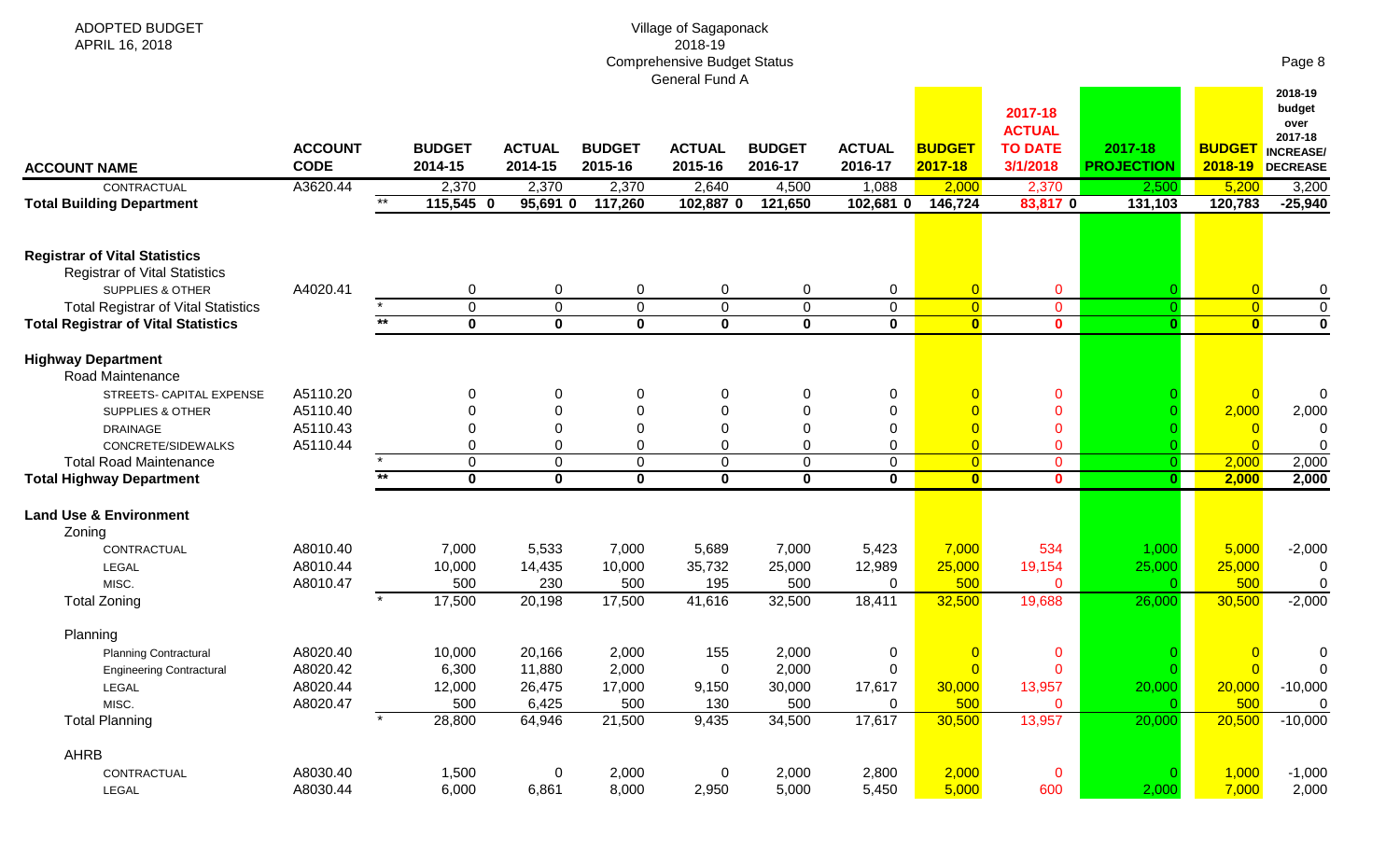| Village of Sagaponack              |  |
|------------------------------------|--|
| 2018-19                            |  |
| <b>Comprehensive Budget Status</b> |  |
| General Fund A                     |  |

ADOPTED BUDGET APRIL 16, 2018

| <b>ACCOUNT NAME</b>                       | <b>ACCOUNT</b><br><b>CODE</b> |       | <b>BUDGET</b><br>2014-15 | <b>ACTUAL</b><br>2014-15 | <b>BUDGET</b><br>2015-16 | <b>ACTUAL</b><br>2015-16 | <b>BUDGET</b><br>2016-17 | <b>ACTUAL</b><br>2016-17 | <b>BUDGET</b><br>2017-18 | <b>ACTUAL</b><br><b>TO DATE</b><br>3/1/2018 | 2017-18<br><b>PROJECTION</b> | <b>BUDGET</b><br>2018-19 | over<br>2017-18<br><b>INCREASE/</b><br><b>DECREASE</b> |
|-------------------------------------------|-------------------------------|-------|--------------------------|--------------------------|--------------------------|--------------------------|--------------------------|--------------------------|--------------------------|---------------------------------------------|------------------------------|--------------------------|--------------------------------------------------------|
| MISC.                                     | A8030.47                      |       | 150                      | $\overline{0}$           | 150                      | $\Omega$                 | 150                      | $\overline{0}$           | 150                      | $\mathbf{0}$                                | $\Omega$                     | 150                      | 0                                                      |
| <b>Total AHRB</b>                         |                               |       | 7,650                    | 6,861                    | 10,150                   | 2,950                    | 7,150                    | 8,250                    | 7,150                    | 600                                         | 2,000                        | 8,150                    | 1,000                                                  |
| <b>Total Land Use &amp; Environmental</b> |                               | $***$ | 53,950                   | 92,005                   | 49,150                   | 54,001                   | 74,150                   | 44,278                   | 70,150                   | 34,245                                      | 48,000                       | 59,150                   | $-11,000$                                              |
| <b>Employee Benefits</b>                  |                               |       |                          |                          |                          |                          |                          |                          |                          |                                             |                              |                          |                                                        |
| Retirement                                | A9010.80                      |       | 24,296                   | 24,899                   | 28,000                   | 24,412                   | 20,046                   | 18,162                   | 22,119                   | 18,251                                      | 18,251                       | 22,183                   | 64                                                     |
| <b>Social Security</b>                    | A9030.80                      |       | 16,914                   | 14,829                   | 17,421                   | 15,947                   | 18,000                   | 16,483                   | 19,000                   | 12,117                                      | 19,000                       | 19,000                   | 0                                                      |
| Unemployment Ins                          | A9050.80                      |       | $\mathbf{0}$             | $\Omega$                 | 0                        | $\Omega$                 | 0                        | $\Omega$                 |                          |                                             |                              |                          | 0                                                      |
| <b>Disability Insurance</b>               | A9055.80                      |       | 250                      | 279                      | $\mathbf 0$              | 342                      | 280                      | 293                      | 450                      |                                             | 450                          | 450                      | 0                                                      |
| Health/Dental Insurance                   | A9060.80                      |       | 55,000                   | 51,786                   | 56,650                   | 54,754                   | 58,500                   | 59,328                   | 68,000                   | 54,076                                      | 65,514                       | 71,727                   | 3,727                                                  |
| <b>Compensated Absences</b>               | A9089.09                      |       | 9,135                    | 7,458                    | 10,194                   | 8,168                    | 11,891                   | 9,492                    | 11,589                   | 8,618                                       | 8,618                        | 12,053                   | 464                                                    |
| <b>Total Employee Benefits</b>            |                               | $**$  | 105,595                  | 99,251                   | 112,265                  | 103,623                  | 108,717                  | 103,758                  | 121,158                  | 93,063                                      | 111,833                      | 125,413                  | 4,255                                                  |
| <b>Debt Service</b><br><b>BOND</b>        |                               |       |                          |                          |                          |                          |                          |                          |                          |                                             |                              |                          |                                                        |
| <b>PRINCIPAL</b>                          | A9710.60                      |       | 60,000                   | 60,000                   | 60,000                   | 60,000                   | 60,000                   | 60,000                   | 65,000                   | 65,000                                      | 65,000                       | 70,000                   | 5,000                                                  |
| <b>INTEREST</b>                           | A9710.70                      |       | 22,019                   | 22,019                   | 20,519                   | 20,519                   | 19,019                   | 19,019                   | 17,375                   | 9,134                                       | 17,375                       | 15,519                   | $-1,856$                                               |
| <b>RAN</b>                                |                               |       |                          |                          |                          |                          |                          |                          |                          |                                             |                              |                          |                                                        |
| <b>PRINCIPAL</b>                          | A9720.60                      |       | $\mathbf{0}$             | 0                        | 0                        | 0                        | 0                        | 0                        |                          | $\mathbf{0}$                                |                              |                          |                                                        |
| <b>INTEREST</b>                           | A9720.70                      |       | $\Omega$                 | $\Omega$                 | $\Omega$                 | $\Omega$                 | $\Omega$                 | $\Omega$                 |                          | $\Omega$                                    |                              |                          |                                                        |
| <b>BAN</b>                                |                               |       |                          |                          |                          |                          |                          |                          |                          |                                             |                              |                          |                                                        |
| <b>PRINCIPAL</b>                          | A9730.60                      |       | 0                        | $\Omega$                 | 0                        | $\Omega$                 | 0                        | 0                        |                          | $\mathbf 0$                                 |                              |                          |                                                        |
| <b>INTEREST</b>                           | A9730.70                      |       | $\Omega$                 | $\Omega$                 | $\Omega$                 | $\Omega$                 | $\Omega$                 | 0                        |                          | $\Omega$                                    |                              |                          |                                                        |
| <b>Total Debt Services</b>                |                               | $***$ | 82,019                   | 82,019                   | 80,519                   | 80,519                   | 79,019                   | 79,019                   | 82,375                   | 74,134                                      | 82,375                       | 85,519                   | 3,144                                                  |
| <b>Total Expenses</b>                     |                               |       | 615,808                  | 622,213                  | 634,559                  | 559,912                  | 650,659                  | 553,822                  | 672,208                  | 440,732                                     | 589,448                      | 661,106                  | 21,550                                                 |
| <b>Interfund Transfer</b>                 |                               |       |                          |                          |                          |                          |                          |                          |                          |                                             |                              |                          |                                                        |
| <b>Highway Capital Reserve</b>            | A9550.00                      |       | 200,000                  | 200,000                  | 200,000                  | 200,000                  | 200,000                  | 200,000                  | 200,000                  | 200,000                                     | 200,000                      | 250,000                  | 50,000                                                 |
| <b>Transfer to Capital Tree Reserve</b>   | A99552.00                     |       | $\mathbf{0}$             | 50,000                   | $\Omega$                 | $\Omega$                 | 0                        | $\Omega$                 |                          | $\Omega$                                    |                              |                          |                                                        |
| <b>Total Interfund Transfer</b>           |                               | $**$  | 200,000                  | 250,000                  | 200,000                  | 200,000                  | 200,000                  | 200,000                  | 200,000                  | 200,000                                     | 200,000                      | 250,000                  | 50,000                                                 |
| <b>TOTAL EXPENSES</b>                     |                               | $***$ | 815,808 0                | 872,213 0                | 834,559                  | 759,912 0                | 850,659                  | 753,822 0                | 872,208                  | 640,732 0                                   | 789,448                      | 911,106                  | 38,898                                                 |

Page 9

**2018-19** 

<u> 1999 - Jan Jan Jawa</u>